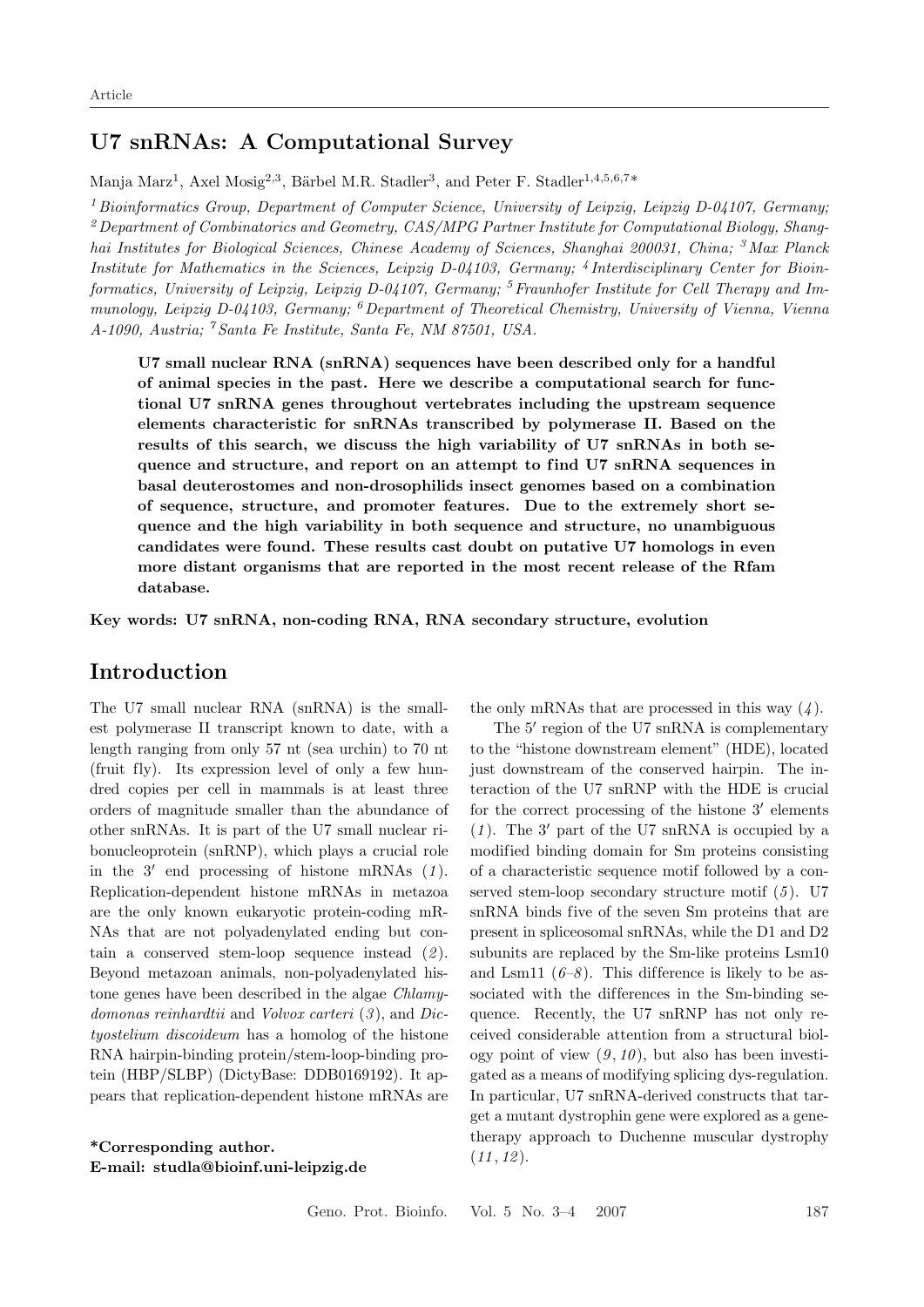Given the attention received by histone RNA 3 end processing and the protein components of the U7 snRNP, it may come as a surprise that the U7 snRNA itself has received little attention in the last decades. In fact, the only two experimentally characterized mammalian U7 snRNAs are those of mouse (*13–16* ) and human  $(1, 17)$ , while most of the earliest work on U7 snRNPs concentrated on the sea urchin *Psammechinus miliaris* (*18–21* ) and two *Xenopus* species (*22–24* ). More recently, the U7 snRNA sequences have been reported for *Drosophila melanogaster* (*25* ) and *Takifugu rubripes* (*26* ).

We are aware of only two studies that considered U7 snRNA from a bioinformatics point of view. In Lück *et al* (27), the U7 snRNA was used as an example for the application of the Construct tool to compute consensus secondary structures, and Bompfünewerer *et al (28)* briefly reported on a BLAST-based homology search that uncovered candidate sequences for chicken and two teleost fish.

The U7 snRNP-dependent mode of histone end processing is a metazoan innovation  $(2, 6)$ . Nevertheless, the most recent release of the Rfam database (*29* ) (Version 8.0; February 2007) lists sequences from eukaryotic protozoa, plants, and even bacteria. This discrepancy prompted us to critically assess the available information on U7 snRNAs.

# **Results**

### *Bona fide* **U7 snRNA sequences**

The results of the BLAST-based searches are summarized in Table 1. In most species, only a single gene with clear snRNA-like upstream elements was found. In addition, BLAST identified several pseudogenes. Clusters of U7 snRNAs as previously described for sea urchins and frogs were otherwise only found in zebrafish (Figure 1).

The short length and the substantial divergence of the U7 snRNA sequences make it impossible to distinguish functional U7 snRNAs from pseudogenes based on the U7 sequence alone. To make this distinction, it is necessary to analyze the flanking sequences as well. *Bona fide* snRNA genes are accompanied by characteristic promoter elements (*30* , *31* ). Figure 2 displays the consensus sequence motifs of the presumably functional amniote U7 snRNAs.

In human and mouse, several pseudogenes have been described in detail in addition to the functional genes (*16* , *32* ). Notably, several variant U7 snRNA sequences from human HeLa cells were reported in Yu *et al* (*17* ). This might indicate that the human genome, in apparent contrast to mouse, also contains more than one functional U7 snRNA gene, or that some of the pseudogenes are transcribed at low levels. Table 1 therefore lists the number of U7-associated loci obtained by BLAST searches that use the presumably functional gene from the same species as query. This number can be fairly large in some mammalian lineages, reaching almost 100 loci in primates. In contrast, in most species there are only a few U7 associated sequences, most of which are readily recognizable as retrogenes by virtue of poly-A tails.

In several genomes, we were not able to find an unambiguous candidate for a functional U7 snRNA, although we found sequences that are clearly derived from U7 but are not accompanied by a recognizable proximal sequence element (PSE). Examples include *Sorex araneus* and platypus. Most likely, these BLAST hits are pseudogenes, although many of them are annotated with Ensembl gene IDs. This annotation derives from sequence homology with the examples stored in the Rfam database. In Figure 3 and Table 1, we compile the results of our BLAST-based homology search, which contain only sequences that are either experimentally known to be expressed or are predicted to be functional genes based on the presence of conserved upstream elements.

Separate multiple sequence alignments of amniotes, teleosts, frogs, sea urchins, and flies reveal strong conservation of the Sm-binding motif, consisting of the deviant Sm-binding site RUUUNUCYNG and the  $3'$  hairpin structure. Furthermore, the histone-binding region contains a universally conserved box UCUUU (*33* ). Using these features as anchors, we obtained the alignment in Figure 3, which highlights the differences between major clades. Notable variations within the vertebrates are in particular the A-rich 5' and the reduced stem in teleosts, and their A-rich sequences in the hairpin loop. The hairpin region is very poorly conserved at the sequence level between vertebrates, sea urchins, and flies, although its structural variation is limited in essence to the length of the stem and a few short interior loops or single-nucleotide bulges.

## **More distant homologs?**

The U7 snRNA sequences evolve rather fast. Together with the short sequence length, this limits the power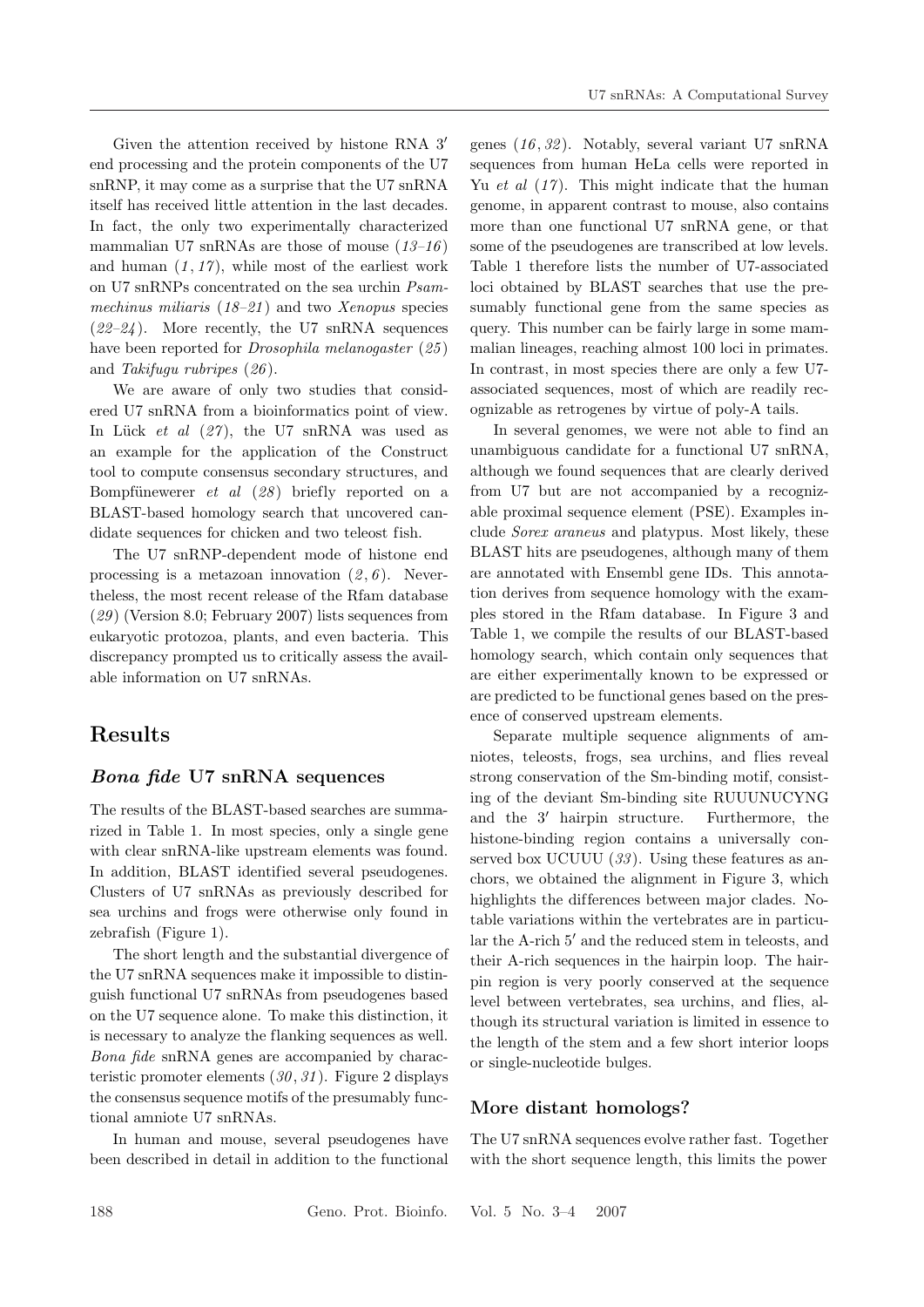| Species                            | Assembly          | Sequence                                                             | Start                                         | Stop                        | Ori.                     | Database ID                                     | $\psi$           |  |
|------------------------------------|-------------------|----------------------------------------------------------------------|-----------------------------------------------|-----------------------------|--------------------------|-------------------------------------------------|------------------|--|
| $\label{thm:mass} Mus \; musculus$ | Ensembl 43        | Chr.6                                                                | 124,706,844 124,706,905                       | $\qquad \qquad -$           |                          | ENSMUSG00000065217                              | 27               |  |
| Rattus norvegicus                  | Ensembl 43        | Chr.X                                                                |                                               | 118, 163, 804 118, 163, 865 | $\overline{\phantom{0}}$ | ENSRNOG00000034996                              | 31               |  |
| Rattus norvegicus                  | Ensembl 43        | Chr.4                                                                |                                               | 160,870,934 160,870,995     | $\overline{\phantom{0}}$ | ENSRNOG00000035016                              | 31               |  |
| Homo sapiens                       | Ensembl 43        | Chr.12                                                               | 6,923,240                                     | 6,923,302                   | $+$                      | ENSG00000200368                                 | 91               |  |
| Macaca mulatta                     | Ensembl 43        | Chr.11                                                               | 7,125,496                                     | 7,125,557                   | $+$                      | ENSMMUG00000027525                              | 95               |  |
| Otolemur garnettii                 | PreEnsembl 43     | Scaffold <sub>-102959</sub>                                          | 117,572                                       | 117,633                     | $\equiv$                 |                                                 | $\overline{0}$   |  |
| Oryctolagus cuniculus              | Ensembl 43        | GeneScaffold_1693                                                    | 111,485                                       | 111,546                     | $+$                      |                                                 | $\,3$            |  |
| Procavia capensis                  | <b>NCBI TRACE</b> | 175719230                                                            | 275                                           | 336                         | $^{+}$                   |                                                 |                  |  |
| Loxodonta africana                 | Ensembl 43        | Scaffold_60301                                                       | 4,254                                         | 4,314                       | $\equiv$                 |                                                 | $\overline{2}$   |  |
| Echinops telfairi                  | Ensembl 43        | GeneScaffold_2204                                                    | 10,742                                        | 10,803                      | $+$                      | ENSETEG00000020899                              | 57               |  |
| Felis catus                        | Ensembl 43        | GeneScaffold_69                                                      | 192,907                                       | 192,968                     | $+$                      |                                                 | $\overline{7}$   |  |
| Canis familiaris                   | Ensembl 43        | Chr.27                                                               | 41, 131, 749                                  | 41,131,810                  | $\overline{\phantom{0}}$ | ENSCAFG00000021852                              | $\sqrt{2}$       |  |
| Myotis lucifugus                   | PreEnsembl 43     | Scaffold <sub>-168837</sub>                                          | 32,294                                        | 32,356                      | $\overline{\phantom{0}}$ |                                                 | $\boldsymbol{0}$ |  |
| Equus caballus                     | PreEnsembl 43     | Scaffold_58                                                          | 7,463,562                                     | 7,463,623                   | $+$                      |                                                 | $\overline{0}$   |  |
| Bos taurus                         | Ensembl 43        | Chr.5                                                                | 10,349,126                                    | 10,349,187                  | $\overline{\phantom{0}}$ | AAFC03061782                                    | 8                |  |
| Tursiops truncatus                 | NCBI TRACE        | 194072802                                                            | 598                                           | 659                         | $+$                      |                                                 |                  |  |
| Dasypus novemcinctus               | Ensembl 43        | GeneScaffold_1944                                                    | 24,469                                        | 24,530                      | $+$                      |                                                 | 16               |  |
| Spermophilus tridec.               | PreEnsembl 43     | Scaffold_139061                                                      | 45,428                                        | 45,489                      | $\overline{\phantom{0}}$ |                                                 | $\overline{0}$   |  |
| Erinaceus europaeus                | Ensembl 43        | GeneScaffold_2232                                                    | 5,133                                         | 5,194                       | $+$                      |                                                 | 30               |  |
| Monodelphis domestica              | Ensembl 43        | $_{\rm Un}$                                                          | 131,411,333                                   | 131,411,393                 | $+$                      | ENSMODG00000022029                              | $\,1$            |  |
| Gallus gallus                      | Ensembl 43        | Chr.1                                                                | 80,484,148                                    | 80,484,212                  | $+$                      | ENSGALG00000017891                              | $\mathbf{1}$     |  |
| Taeniopygia guttata                | <b>NCBI TRACE</b> | TGAB-afg09c06.b1                                                     | 683                                           | 748                         | $\overline{\phantom{0}}$ |                                                 |                  |  |
| Anolis carolinensis                | NCBI TRACE        | G889P8207RM16.T0                                                     | 106                                           | 171                         | $\overline{\phantom{0}}$ |                                                 |                  |  |
| Xenopus tropicalis                 | Ensembl 43        | Scaffold <sub>-883</sub>                                             | Cluster: $\sim$ 20 copies from 272,500 to end |                             |                          |                                                 |                  |  |
| Xenopus laevis                     | GenBank           | X64404                                                               | Cluster (partial)                             |                             |                          |                                                 |                  |  |
| Xenopus borealis                   | GenBank           | Z54313                                                               | Cluster (partial)                             |                             |                          |                                                 |                  |  |
| Danio rerio                        | Ensembl 43        | Chr.16                                                               |                                               |                             |                          | Cluster: 4 copies from 13,708,000 to 13,723,000 |                  |  |
| Takifugu rubripes                  | Ensembl 43        | Scaffold <sub>-205</sub>                                             | 229,679                                       | 229,736                     | $+$                      |                                                 | $\mathbf{0}$     |  |
| Tetraodon nigroviridis             | Ensembl 43        | Chr.8                                                                | 9,059,483                                     | 9,059,541                   | $+$                      |                                                 | (1)              |  |
| Gasterosteus aculeatus             | Ensembl 43        | GroupXX                                                              | 11,616,333                                    | 11,616,392                  | $\overline{\phantom{0}}$ |                                                 | $\mathbf{0}$     |  |
| Oryzias latipes                    | Ensembl 43        | Chr.16                                                               | 17,393,002                                    | 17,393,059                  | $+$                      |                                                 | $\boldsymbol{0}$ |  |
| Strongylocentrotus p.              |                   | BCM_Spur_v2.1 Cluster: 2 sequences each on scaffolds 83935 and 88560 |                                               |                             |                          |                                                 |                  |  |
| Psammechinus miliaris              | GenBank           | Cluster: $5$ genes, $1$ sequence= $M13311.1$                         |                                               |                             |                          |                                                 |                  |  |
| Drosophila melanogaster            | <b>UCSC</b>       | 3L                                                                   | 3,577,355                                     | 3,577,425                   | $+$                      | CR33504                                         | $\mathbf{0}$     |  |
| Drosophila ananassae               | $CAF-1$           | CH902618.1                                                           | 9,849,345                                     | 9,849,414                   | $\overline{\phantom{0}}$ |                                                 | $\mathbf{0}$     |  |
| Drosophila erecta                  | $CAF-1$           | CH954178.1                                                           | 6,292,889                                     | 6,292,959                   | $+$                      |                                                 | $\mathbf 1$      |  |
| Drosophila grimshawi               | $CAF-1$           | CH916366.1                                                           | 10,347,991                                    | 10,348,062                  | $+$                      |                                                 | $\,1\,$          |  |
| Drosophila mojavensis              | $_{\rm CAP-1}$    | CH933809.1                                                           | 2,924,982                                     | 2,925,053                   |                          |                                                 | $\mathbf{1}$     |  |
| Drosophila persimilis              | $CAF-1$           | CH479328.1                                                           | 89,311                                        | 89,383                      | $\overline{\phantom{0}}$ |                                                 | $\overline{0}$   |  |
| Drosophila pseudoobscura CAF-1     |                   | CH379070.2                                                           | 5,738,714                                     | 5,738,786                   | $^{+}$                   |                                                 | $\mathbf{1}$     |  |
| Drosophila simulans                | $CAF-1$           | CM000363.1                                                           | 3,136,652                                     | 3,136,582                   | $\overline{\phantom{0}}$ |                                                 | $\mathbf 1$      |  |
| Drosophila virilis                 | $CAF-1$           | CH940647.1                                                           | 4,512,836                                     | 4,512,907                   | $\overline{\phantom{0}}$ |                                                 | $1\,$            |  |
| Drosophila willistoni              | $CAF-1$           | CH964101.1                                                           | 1,418,210                                     | 1,418,280                   | $^{+}$                   |                                                 | $\overline{0}$   |  |
| Drosophila yakuba                  | $CAF-1$           | CM000159.2                                                           | 4,146,836                                     | 4,146,905                   | $+$                      |                                                 | $\overline{0}$   |  |

**Table 1 Trusted U7 snRNA sequences\***

\*ψ gives the number of paralog loci, most likely U7 pseudogenes, defined by a BLAST E-value less than 0.001 compared with the functional copy. CAF-1 refers to the genome freezes provided by the *Drosophila* Comparative Genomics Consortium. These sequences were retrieved from http://rana.lbl.gov/drosophila/caf1.html in December 2006. The *D. melanogaster* sequence is the one used by the UCSC Genome Browser (http://genome.ucsc.edu/) (Release 4; Apr. 2004, UCSC version dm2). The sea urchin genome BCM Spur v2.1 was obtained from ftp://ftp.hgsc.bcm.tmc.edu/pub/data/  $\rm Spurpuratus/fasta/Spur_v2.1/linearScaff.$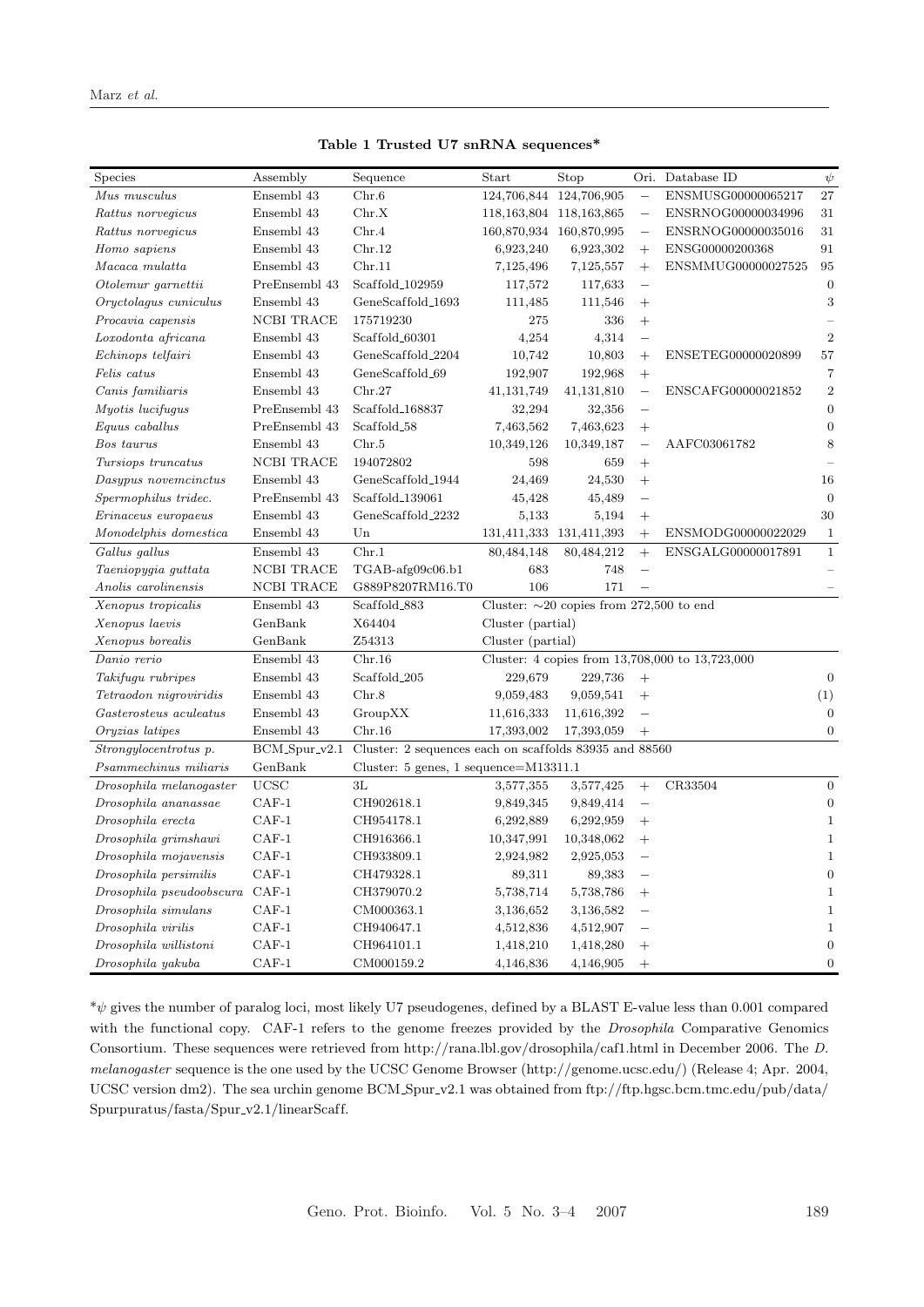

**Fig. 1** Clusters of U7 snRNA genes in *Xenopus tropicalis* (**A**) and *Danio rerio* (**B**) taken from the USCS Genome Browser (http://genome.ucsc.edu/). The "U7" track shows BLAST matches of the U7 snRNA sequences; "Repeat-Masker" refers to annotated repetitive sequence elements; the "RefSeq" track shows the intron/exon structure of protein-coding genes; the "Conservation" panel displays PhastCons score measuring sequence conservation across vertebrates. We refer to the data track description at the USCS Genome Browser for technical details.



**Fig. 2** Conserved elements in functional U7 snRNA genes. The consensus pattern is the amniote sequences from Table 1. The classical distal sequence element (DSE), proximal sequence element (PSE), and 3' element of pol-II spliceosomal RNA genes are clearly discernible. The U7 sequence itself is interrupted by a short variable region with substantial length variation.

of sequence-based approaches to distant homology search. The consensus pattern in Figure 3 indicates quite clearly that such methods are bound to fail outside the four groups with experimentally known sequences (tetrapods, teleosts, sea urchins, and flies). Indeed, both BLAST and Fragrep (*34* ) did not provide additional candidates that could be unambiguously classified as U7 snRNAs based on sequence information alone.

The comparison of the U7 hairpins in the different clades (Figure 4) reveals significant dif ferences in the secondary structures between invertebrates and vertebrates: vertebrates have smaller stem-loop structures with smaller or no interior loops or bulges. The stem in teleosts, furthermore, is systematically shorter than that in tetrapods. These structural differences between clades have to be taken into account for homology search. In fact, as a consensus rule, we can only deduce that the stem-loop structure has a total of 8– 15 bp, which is nearly symmetric, and it is enclosed by an uninterrupted stem at least 5 bp in length with 2 GC pairs at its base.

Even combined with the conserved sequence motifs in the 5' part of the molecule, it yields only a rather loose definition of the U7 snRNA. Release 8.0 of the Rfam database (*29* ) lists several sequences in its U7 RNA section that are surprising. Neither contained in the literature nor contained in the manually curated U7 "seed-set", these candidate sequences were found using a homology search based on Infernal (*35* ) and the seed alignment. While the *Danio rerio* sequences are identical with the sequences we identified in work starting from the much closer homolog in *T. rubripes*, the candidates reported for *Caenorhabditis elegans* and *Girardia tigrina* raise serious doubts. The *C. elegans* sequence, although ostensibly well conserved in comparison with the deuterostome sequences, has no recognizable homologs in any one of the other three sequenced *Caenorhabditis* species, *C. briggsae*, *C. remanei*, and *C. reinhardii*. The *G. tigrina* sequence is located in the 3' UTR of the *DthoxE*-*Hox* gene (X95413). Both sequences furthermore do not share even the core UUUNUC of the consensus Sm-binding motif.

190 Geno. Prot. Bioinfo. Vol. 5 No. 3–4 2007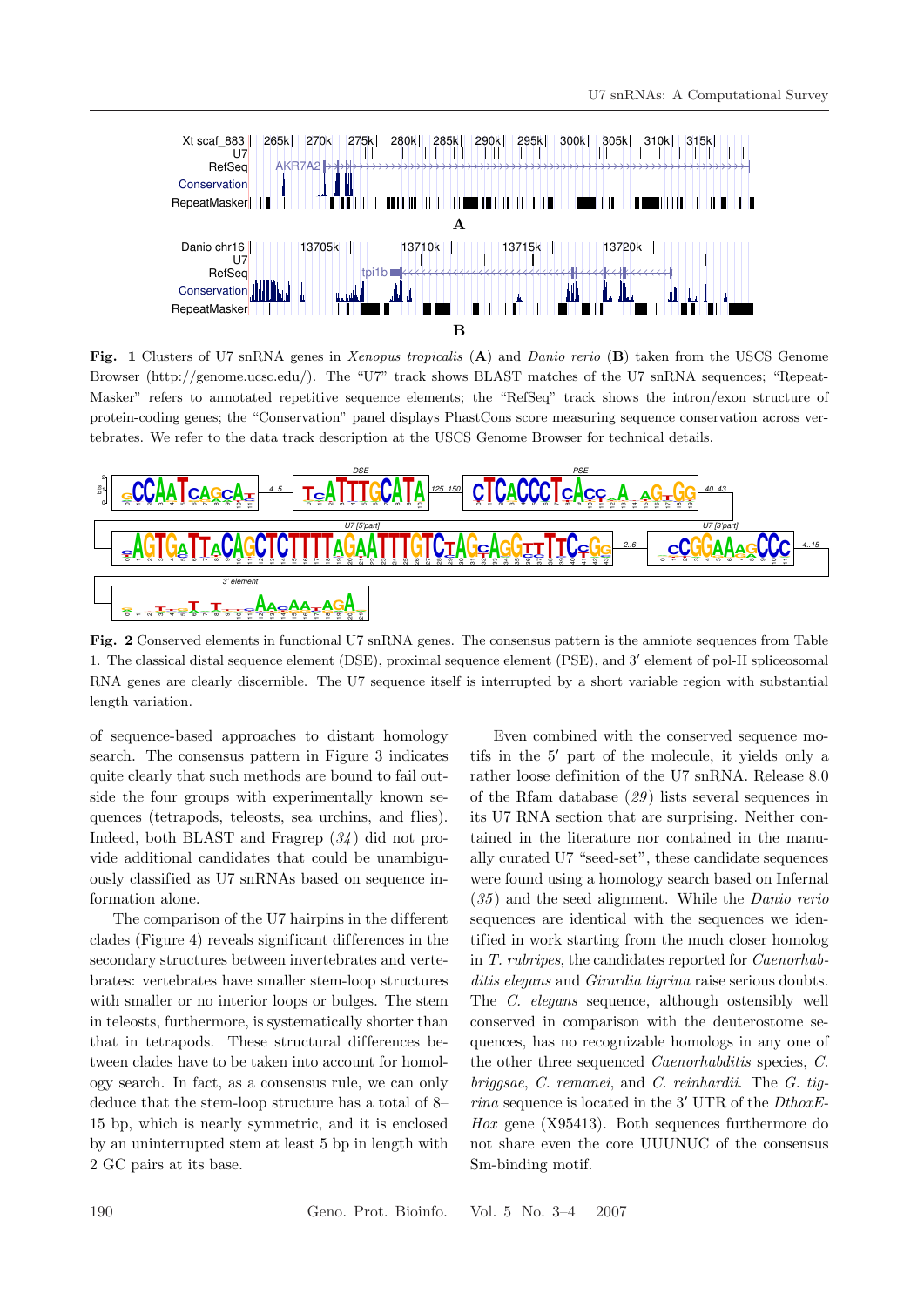| #                      |                                                                                                                                |  |
|------------------------|--------------------------------------------------------------------------------------------------------------------------------|--|
| Homo                   | CAGTG.TTACAGCTCTTTTAGAATTTGTCTAGTA.GGCTT.TCT.GGC.TTTTTACCGGA.AA.GCCCCT.                                                        |  |
| Macaca                 | $\ldots$ . CAGTG.TTACAGCTCTTTTAGAATTTGTCTAGCA.GGCTT.TCC.GGTATTTGCTGGA.AA.GCCCCT.                                               |  |
| Otolemur               | TAGTG.TTACAGCTCTTTTAGAATTTGTCTAGCA.GGTTT.TCC.GGTCTCTACCGGA.AA.ACCCCC.                                                          |  |
| Mus                    | $\ldots$ . AAGTG.TTACAGCTCTTTTAGAATTTGTCTAGCA.GGTTT.TCT.GACTTCGGTCGGA.AA.ACCCCT.                                               |  |
| Rattus                 | AAGTG.TTACAGCTCTTTTAGAATTTGTCTAGTA.GGTTT.TCT.GACTTCGGTCGGA.AA.ACCCCT.                                                          |  |
| Spermophilus           | AAGTG.TTGCAGCTCTTTTAGAATTTGTCTAGCA.GGCTT.TCT.GGCAGTTGCCGGA.AA.GCCCCT.                                                          |  |
| Oryctolagus            | $\ldots$ . CAGTG.TTACAGCTCTTTTCGAATTTGTCTAGCA.GGCTT.TCC.GGTTTTCACCGGA.AA.GCCCCC.                                               |  |
| Bos                    | CAGTG.TTACAGCTCTTTTAGAATTTGTCTAGCA.GGCTT.TCC.GGTTTGCACCGGA.AA.GCCCCT.                                                          |  |
| Tursiops               | $\ldots$ . TAGTG.TTACAGCTCTTTTAGAATTTGTCTAGTA.GGTTT.TCT.GGTTTTTGCCGGA.AA.ACCCCC.                                               |  |
| Equus                  | $\ldots$ . CAGTG.TTACAGCTCTTTTAGAATTTGTCTAGTA.GGTCT.TCC.GGTTTTTTCCGGA.AG.GCCCCC.                                               |  |
| Myotis                 | $\ldots$ . CAGTGCTTACAGCTCTTTTTGAATTTGTCCAGCA.GGTCT.TCC.GGCTCGTCCCGGA.AG.GCCCTC.                                               |  |
| Felis                  | $\ldots$ . TAGTG . TTACAGCTCTTTTAGAATTTGTCTAGCA . GGTTT . TCC . GGT TTTT ACC GGA . AG . GCCCCC .                               |  |
| Canis                  | $\ldots$ . TAGTG . TTACAGCTCTTTTAGAATTTGTCTAGCA . GGTTT . TCC . GGT CCTC ACC GGA . AA . GCCCCC .                               |  |
| Erinaceus              | $\ldots$ . CAGTG.TTACAGCTCTTTTAGAATTTGTCTAGCA.GGTCT.TCC.GGTTCCTACCGGA.AG.GCCCCC.                                               |  |
| Echinops               | $\ldots$ . TAGTG.TTACAGCTCTTTTAGAATTTGTCTAGCA.CGTTT.TCT.GGTTTCTACCAGA.AA.GCCCCC.                                               |  |
| Procavia               | $\ldots$ . TAGTG.TTACAGCTCTTTTAGAATTTGTCTAGTA.GGTTT.TCT.GGTTTTATCCGGA.AG.ACCCTT.                                               |  |
| Loxodonta              |                                                                                                                                |  |
|                        | $\ldots$ TAGTG.TTACAGCTCTTTTAGAATTTGTCTAGTA.GGTCT.TCT.AGTTTTTCTGGA.AG.ACCCTT.                                                  |  |
| Dasypus                | $\ldots$ . CAGTG.TTACAGCTCTTTTAGAATTTGTCTAGTA.GGTCT.TCT.GGCGCTTGCCGGA.AG.GCCCTC.                                               |  |
| Monodelphis            | $\ldots$ . CAGTG.TTACAGCTCTTTTAGAATTTGTCTAGTA.GGTTT.TCC.GGTGTTTGCCGGG.AA.GCCCTC.                                               |  |
| Taeniopygia            | GCAGTGATCTCATCTCTTTTAGAATTTGTCCAGCA.AGTTT.CCC.GCGCTCGCGGG.AA.GCCGCT.                                                           |  |
| Gallus                 | $\ldots$ . TCAGTGATTTCAGCTCTTTTAGTATTTGTCCAGCA.GGTTT.CCC.GCCCCGCGGG.AA.GCCCCA.                                                 |  |
| Anolis                 | TCAGTGATTTCAGCTCTTTTAGTATTTGTCCAGCA.GGCTT.TCT.GCAGTTAGCGGA.GA.GCCACC.                                                          |  |
| Xenopus b              | TAAGTG.TTACAGCTCTTTTACTATTTGTCTAGCA.GGTTC.TTA.CTCTGTAG.GA.GCCACA.                                                              |  |
| Xenopus_1              | $\ldots$ . AAGTG.TTACAGCTCTTTTACTATTTGTCTAGCC.GGTTT.TTA.CTCTGTTG.GA.GCCACA.                                                    |  |
| Tetraodon              | .TCGGAAGATT.TGCTCTTTAGATATTTCTCTAGAA.GGCTT.CTCATAATGCG.AA.GCCCCCT                                                              |  |
| Takifuqu               | $\ldots$ . AGGAATGATT. . GCTCTTTAGATATTTCTCTAGTA . GGCTT.TTC. ATACA. GAG.AA. GCCCCCT                                           |  |
| Gasterosteus           | AGGAATCTATATGCTCTTTAGATATTTTTCTAGTA.GGTTT.CTCGTAAAGAG.AA.GCCCTCA                                                               |  |
| Oryzias                | AGGAAACTTTGCTCTGAAGATATTTGTCTAGCA.GGTTT.CTCATAAAGAG.AA.GCCCCTC                                                                 |  |
| Danio_1                | $\ldots$ . CGGAAAATTGCTCTTTTAGTATTTGTCTAGCA.GGCTT.CCTTTAAAAGG.AA.GCCCACA                                                       |  |
| Danio 3                | $\ldots \ldots$ GGAAAATA $\ldots$ TCTCTTTTACTATTTGTCCAGTA .GGTTT .CCT $\ldots \ldots$ .TTAAA $\ldots \ldots$ .AGG .AA .GCCCATT |  |
| Danio 2                | $\ldots$ TGAAAATAGCTCTTTTAGTATTTGTCCAGTA.GGTTT.CCTATAAAAAGG.AA.GCCCATT                                                         |  |
| #=GC SS_cons           |                                                                                                                                |  |
|                        | .Strongylocentrotus_14a ATCTTTCA.AGTTTCTAGAAGGGTCT.CGCGTCCG.AAGT.CGGT.GGCG.AGTGCCCAA                                           |  |
| Psammechinus 1         | ATCTTTCA.AGTTTCTCTAGAAGGGTCT.CGCGTCCG.AAGT.CGGA.GGCG.AGTGCCCAAC                                                                |  |
| Psammechinus 4         | $\ldots \ldots \ldots \ldots \ldots$ .ATCTTTCA.AGTTTATCTAGAAGGGTCT.CGCTTCCG.AAGT.CGGA.GGCG.AGTGCCCAAC                          |  |
| Psammechinus 3         | $\ldots \ldots \ldots \ldots \ldots$ .ATCTTTCA.AGTTTCTCTAGAAGCGTCT.CGAATCCG.AAGT.CGGA.GGCG.AGTGCCCAAC                          |  |
| Psammechinus_2         | ATCTTTCA.AGTTTCTCTAGAAGGGTCT.TGCATCCG.AAGT.CGGA.GGCG.AGTGCCCAAT                                                                |  |
|                        | Strongylocentrotus_04b ATCTTTCA.AGTTTCTCTAGCAGGGTCT.CGTATCCG.AAGT.CGGA.CGCG.AGTGCCCCC.                                         |  |
| Psammechinus 5         | ATCTTTCA.AGTTTCTCTAGCAGGGCCT.CGCATCCG.AAGT.CGGA.CGCG.AGTGCCCCA.                                                                |  |
| Strongylocentrotus_14b | ATCTTTCA.AGTTTCTCTAGCAGGGTCT.CGTATCCG.AAGT.CGGA.CGCG.AGTGCCCAA.                                                                |  |
| Strongylocentrotus 04a | ATCTTTCA.AGTTTCTCTAGCAGGGTCT.CGCATCCG.AAGT.CGGA.CGCG.AGTGCCCAA.                                                                |  |
| #=GC SS_cons           |                                                                                                                                |  |
| Dr melanogaster        | ATTGAAAAT.TTTTATTCTCTTTGA.AATTTGTCTTGGT.GGGACCCTTTGT.CTAG.GCA.TTGAGTGT.TCCCGTT                                                 |  |
| Dr sechellia           | ATTGAAAAT.TTTTATTCTCTTTGA.AATTTGTCTTGGT.GGGACCCTTTGT.CTAG.GCA.TTGAGTGT.TCCCGTT                                                 |  |
| Dr simulans            | ATTGAAAAT.TTTTATTCTCTTTGA.AATTTGTCTTGGT.GGGACCCTTTGT.CTAG.GCA.TTGAGTGT.TCCCGTT                                                 |  |
| Dr_yakuba              | ATTGAAAATTTTATTCTCTTTGA.AATTTGTCTTGTT.GGGACCCTTTGT.CTAG.GCA.TTGAGTGT.TCCCGTT                                                   |  |
| Dr_erecta              | ATTGAAAAT.TTTTATTCTCTTTGA.AATTTGTCTTGGT.GGGACCCTTTGT.CTAG.GCA.TTGAGAGT.TCCCGGT                                                 |  |
| Dr ananassae           | ATTGAAAATTTAAATCTCTTTGA.AATTTGTCTTGGT.GGGACCCTTTGC.TTAG.GCA.TTGAGAGT.TCCCGAT                                                   |  |
| Dr persimili           | ATTGAAAAT.TTTTAATCTCTTTGA.AATTTATCTTGGT.GGGACCCTT.TTGT.CAAG.GCAATTGAGTGT.TCCCGAT                                               |  |
| Dr_pseudoobscura       | ATTGAAAAT.TTTTAATCTCTTTGA.AATTTATCTTGGT.GGGACCCTT.TTGT.CAAG.GCAATTGAGTGT.TCCCGAT                                               |  |
| Dr_willistoni          | ATTGAAAAT.TTTTAATCTCTTTGA.AATTTGTCCTGTT.GGGACCCTTTGT.CTAG.GCA.TTGAGTGT.TCCCCAT                                                 |  |
| Dr_qrimshawi           | ATTGAAAATATTTTAATCTCTTTGT.AATTTATCCTGGT.GGGACCCTTTGC.TTCG.GCT.TTGAGTGT.TCCAAAT                                                 |  |
| Dr virilis             | ATTGAAAATATTTTTATCTCTTTGA.AATTTGTCCTGGT.GGGACCCTTTGC.TTAG.GCA.TTGAGTGT.TCCGAAT                                                 |  |
| Dr_mojavensis          | ATTGAAAATATTTTTATCTCTTTGA.AATTTGTCCTGGT.GGGACCCTTTGC.CTTG.GCA.CTGAGTGT.TCCGAAT                                                 |  |
|                        |                                                                                                                                |  |



**A**

Fig. 3 Manually curated alignment of functional U7 snRNA sequences. **A**. The 3' stem-loop, the Sm-binding site, and the histone-binding regions are highlighted. The 5' most part of the histone-binding region is not aligned between vertebrate and drosophilid sequences. **B**. Sequence logos for the partial alignment comprising only tetrapods, teleosts, sea urchins, and flies, respectively, as well as the consensus pattern arising from combining all the data.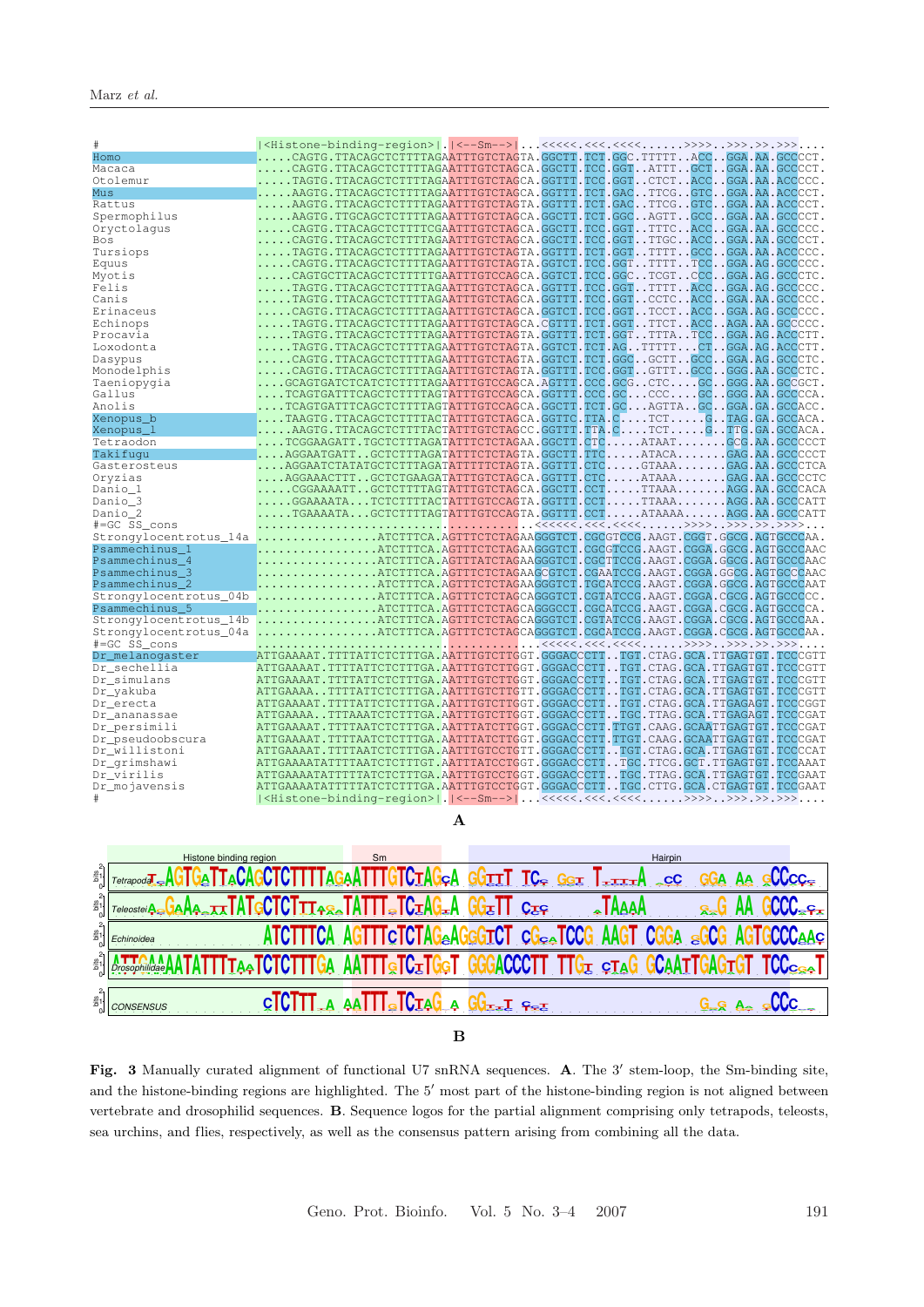

**Fig. 4** Comparison of U7 hairpin structures. Consensus secondary structures are computed using RNAalifold program (*39* ) on the manually improved alignments of tetrapods, teleosts, sea urchins, and flies, respectively. Circles indicate consistent and compensatory mutations that leave the structure intact. Gray letters indicate that one or two of the aligned sequences cannot form the base pair.

| #                |                                                                               |  |  |  |  |  |  |
|------------------|-------------------------------------------------------------------------------|--|--|--|--|--|--|
| Homo             | CAGTG.TTACAGCTCTTTTAGAATTTGTCTAGTAGGCTT.TCT.GGC.TTTTTACCGGA.AA.GCCCCT.        |  |  |  |  |  |  |
| Mus              | AAGTG.TTACAGCTCTTTTAGAATTTGTCTAGCAGGTTT.TCT.GACTTCGGTCGGA.AA.ACCCCT.          |  |  |  |  |  |  |
| Xenopus 1        | AAGTG.TTACAGCTCTTTTACTATTTGTCTAGCCGGTTT.TTA.CTCTGTTG.GA.GCCACA.               |  |  |  |  |  |  |
| Takifuqu         | AGGAATGATTGCTCTTTAGATATTTCTCTAGTAGGCTT.TTCATACAGAG.AA.GCCCCCT                 |  |  |  |  |  |  |
| Petromyzon-c1    | $\dots\dots\dots$ . ATTGAGGATCTTTGAC.TTTTGTCTTTGTGTGGTGCACCGAAAGGAGC.ACC      |  |  |  |  |  |  |
| Branchiostoma-c1 | $\dots$ . ACTGG. TAAC. GCTCTTTCAC. CTTTATCCGCG GGGTA. ACCTT.TA.TCCGTA.        |  |  |  |  |  |  |
| Branchiostoma-c2 | $\dots$ .GAGTG.TAAC.GTTCTTTCAC.CTTTATCCGCGGGGTAACCTATA.TCCGTT.                |  |  |  |  |  |  |
| Psammechinus 1   | ATCTTTCA.AGTTTCTCTAGAA.GGGTCT.CGCGTCCG.AAGT.CGGA.GGCG.AGTGCCCAAC              |  |  |  |  |  |  |
| Bombyx_mori-c1   | TCCATCAAT.ATGTTCTATCTTTTAATTTATCGAAAA.CGGTCA.AG.AACTAGTCG.CT.TG.GCC           |  |  |  |  |  |  |
| Bombyx mori-c2   | AAGATTTTG.GTGTGTAATCTTTAACTGTTTATCTTTTG.CGGTAGGT.AGCGGCTTGGCTCT.GCC           |  |  |  |  |  |  |
| Dr melanogaster  | ATTGAAAAT.TTTTATTCTCTTTGA.AATTTGTCTTGGTGGGACCCTTTGT.CTAG.GCA.TTGAGTGT.TCCCGTT |  |  |  |  |  |  |
|                  |                                                                               |  |  |  |  |  |  |

**Fig. 5** Best candidates from searches using RNABOB in *Petromyzon marinus*, *Branchiostoma floridae*, and *Bombyx mori*. In addition to the putative U7 snRNA sequences shown here, these candidate sequences also have a putative PSE associated with them.

Several additional candidates were reported in the Rfam database for higher plants and even bacteria. Higher plants apparently do not have the replicationdependent metazoan-style histone  $3'$  end processing machinery  $(2, 6)$ , and bacteria do not even have proper histones. It is very unlikely that these sequences are real U7 snRNAs. No conclusive argument can be given at this point for the few isolated U7 snRNA candidates listed in the Rfam database. These examples show once again that at least for very short non-coding RNAs, the results from homology searches have to be taken with caution, in particular when they are not corroborated by additional supporting evidence.

The poor sequence conservation between major

groups highlighted in Figure 3 suggests that purely sequence-based homology searches have little chance of success in insect or basal deuterostome genomes. Indeed, neither BLAST nor Fragrep found convincing candidates. We therefore resorted to structurebased approaches and explicitly included the PSE in the search procedure (see Materials and Methods for details). We used RNABOB software with a nonrestrictive pattern to find plausible initial candiates, which were then manually compared with the alignment in Figure 3. The most plausible candidates are shown in Figure 5, albeit none of them is unambiguous. No convincing candidates were found in the mosquito *Anopheles gambiae* and in the honeybee *Apis mellifera*.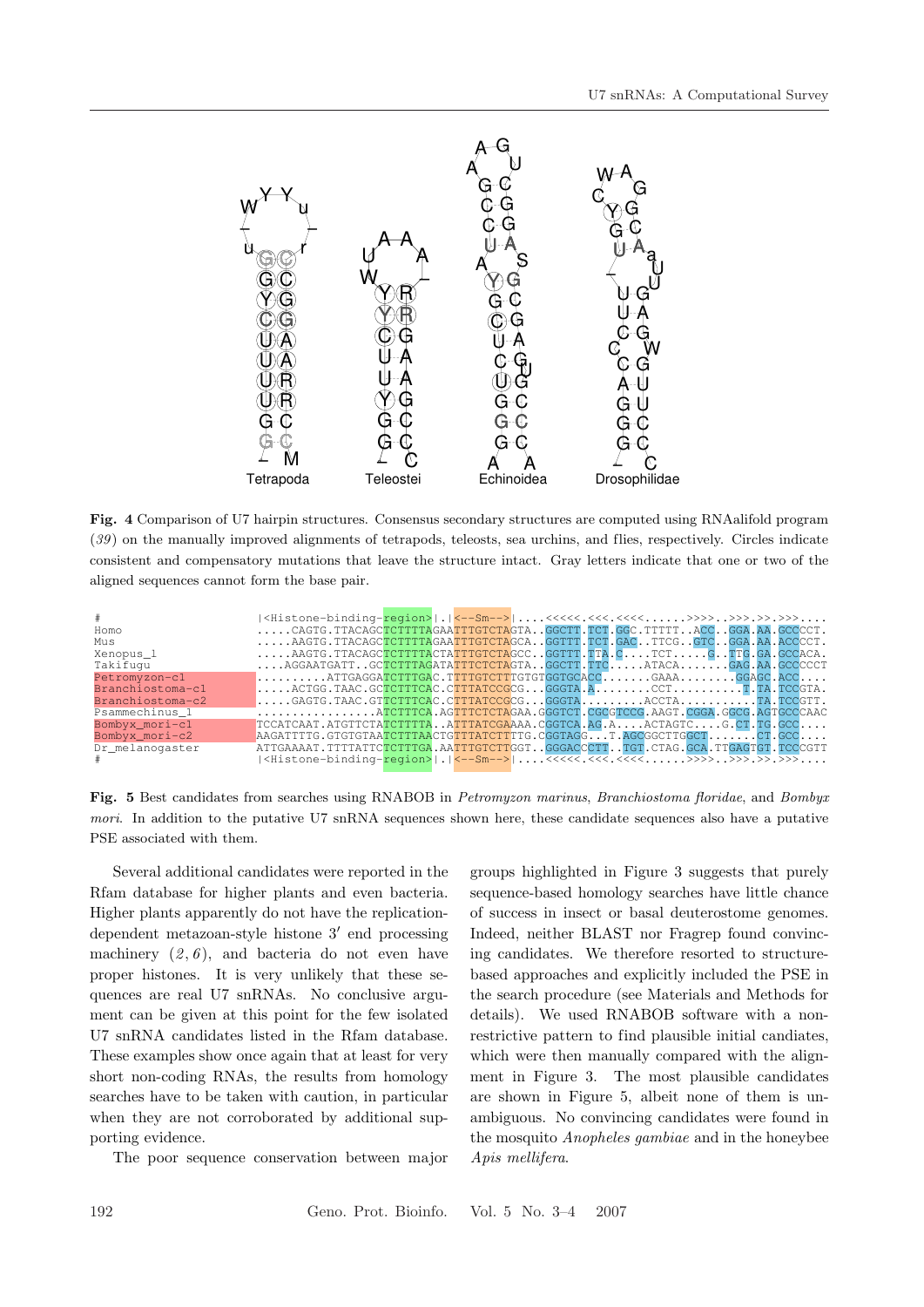# **Discussion**

Since U7 snRNA has its primary function in histone  $3'$  maturation, it is virtually certain that this class of non-coding RNAs is restricted to metazoan animals—after all, the process in which they play a crucial role is unknown outside multicellular animals. With its length of 70 nt or less, U7 snRNA is the smallest known polymerase II transcript. Each of its three major domains, the histone-binding region, the Sm-binding sequence, and the  $3'$  stem-loop structure exhibits substantial variation in both sequence and structural details, as can be seen from the detailed sequence alignments (Figure 3) and the structural models of the terminal stem-loop structure (Figure 4). As a consequence, our computational survey not only compiles a large number of previously undescribed U7 homologs from vertebrates and drosophilids, but also stresses the limits of current approaches to RNA homology search.

While BLAST already fails to unambiguously recognize teleost fish homology from mammalian queries and *vice versa*, even more sophisticated (and computationally expensive) methods have limited success when applied to basal deuterostome or insect genomes. On the other hand, not only the limited sensitivity of current approaches poses a problem; conversely, the most sensitive methods are fooled by false positives, as exemplified by the plant and bacterial sequences in Rfam.

In summary, thus, this study calls both for more experimental data on U7 snRNAs—Which, if any, of our U7 candidate sequences in lamprey or silkworm are really U7 snRNAs in these species?—and for improved bioinformatics approaches for homology search that can deal with such small and rapidly evolving genes.

# **Materials and Methods**

The experimentally known U7 snRNA sequences were retrieved from GenBank database (http://www.ncbi. nlm.nih.gov/entrez). Starting from the known functional mouse gene (GenBank X54748.4), we used the built-in BLAST search function of Ensembl (http://www.ensembl.org; Release 43) to retrieve homologous regions in other mammalian genomes and the chicken genome. Parameters were set to "*distance homologies*" and repeat-masking was disabled. The resulting sequences were downloaded and aligned using both DIALIGN2 (*36* ) and ClustalW (*37* ) to determine whether the characteristic up- and downstream elements were present. In order to check for consistency, we compared these alignments with the Ensembl genomic alignments of the homologous human locus. In all cases, Ensembl data and our own search gave consistent results. The *T. rubripes* U7 snRNA sequence described in Myslinksi *et al* (*26* ) was used as starting point for searching the teleost fish genomes.

Drosophilid sequences, with the exception of *D. melanogaster* (which was retrieved from Ensembl), were obtained from the website of the *Drosophila* Comparative Genomics Consortium (http://rana.lbl. gov/drosophila/caf1.html). The *D. melanogaster* U7 snRNA region (*25* ) was used as BLAST query, resulting in a unique hit in each of the other drosophilid genomes that exhibits the characteristic upstream elements. In addition, at most one putative pseudogene was found in some species.

Sequence alignments of U7 sequences were generated separately for mammals, sauropsids, teleosts, frogs, sea urchins, and flies using ClustalW. These alignments were combined manually using the RALEE mode for Emacs (*38* ). Consensus secondary structure for a given sequence alignment was computed using RNAalifold (*39* ).

We expanded the tool aln2pattern, the component of the Fragrep distribution (*34* ) that generates a collection of position weight matrixs as search patterns with a "Sequence-Logo" style output derived from the WebLogo PostScript code  $(40)$ . This provides a convenient way of generating graphical representations of sequence patterns that consist of collections of local motifs from a single multiple sequence alignment.

In addition to purely sequence-based methods, we also searched for more distant homologies based on combined sequence/structure patterns using Sean Eddy's RNABOB software (downloaded from ftp:// ftp.genetics.wustl.edu/pub/eddy/software/rnabob-2.1. tar.Z). We constructed search patterns comprising the most conserved motifs of the histone-binding site, the Sm-binding motif, and the stem-loop structure at the 3 end that is enclosed by two GC pairs. In order to increase specifity, we additionally included a speciesspecific model of the PSE, which was derived from the upstream regions of the spliceosomal snRNAs U1, U2, U4, U5, U4atac, U11, and U12. These snRNAs are larger and better conserved than the U7 snRNAs. Hence they were straightforward to find in most of the metazoan genomes where they were not annotated previously. The RNABOB descriptors are listed in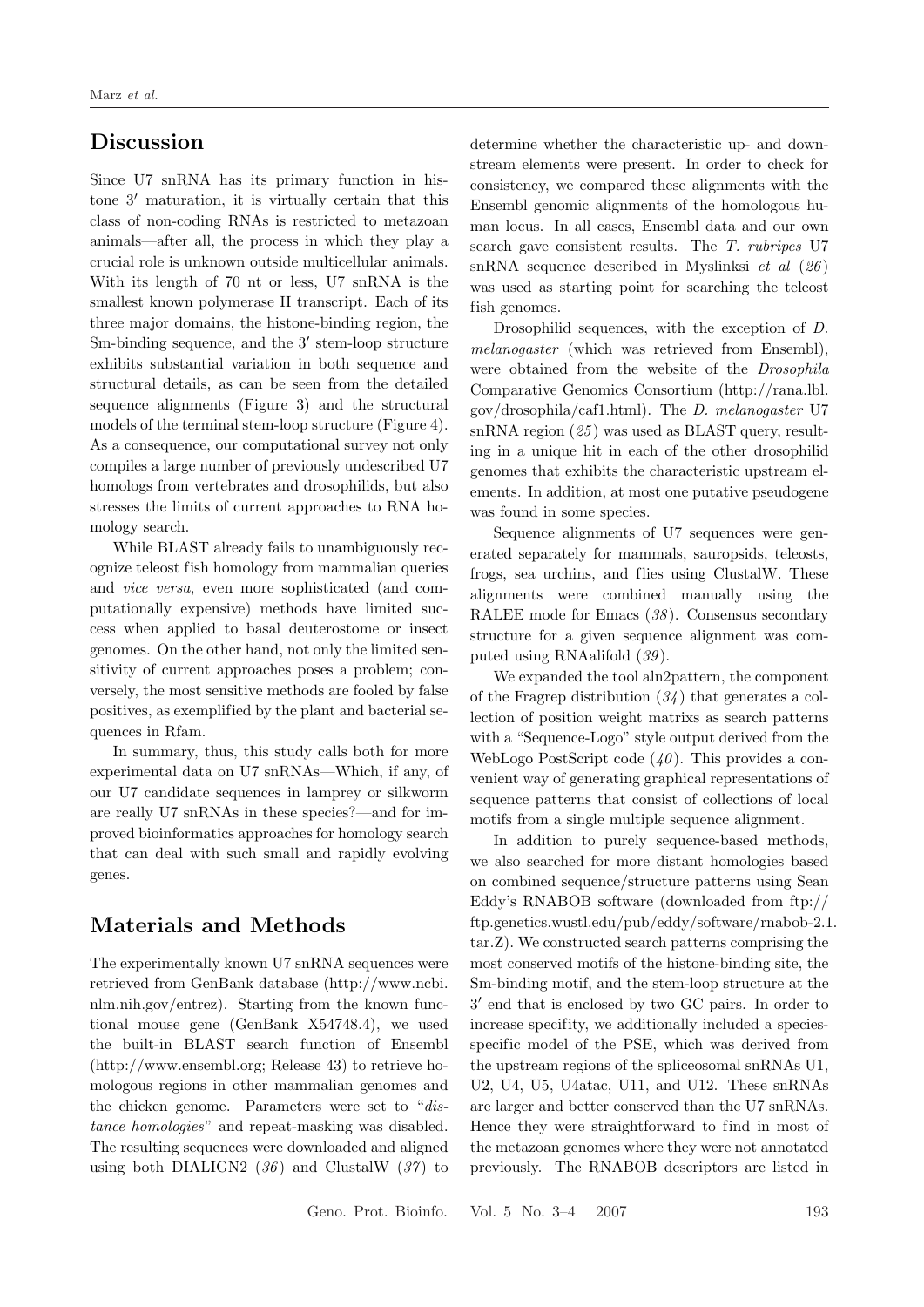Supporting Online Material (http://www.bioinf.unileipzig.de/Publications/SUPPLEMENTS/07-010/).

# **Acknowledgements**

BMRS and PFS thank the PICB in Shanghai for its hospitality, where much of this work was performed in spring 2007. This work was supported by the DFGfunded *Graduiertenkolleg Wissensrepräsentation* to MM and the DFG Bioinformatics Initiative to PFS. We thank an anonymous referee for bringing evidence for the special histone  $3'$  end processing mechanism outside metazoa to our attention.

## **Authors' contributions**

All authors collaborated in data analysis and homology search as well as in the interpretation of the data. AM and PFS conceived the study and wrote the manuscript. All authors read and approved the final manuscript.

### **Competing interests**

The authors have declared that no competing interests exist.

# **References**

- 1. Mowry, K.L. and Steitz, J.A. 1987. Identification of the human U7 snRNP as one of several factors involved in the  $3'$  end maturation of histone premessenger RNAs. *Science* 238: 1682-1687.
- 2. Marzluff, W.F. 2005. Metazoan replication-dependent histone mRNAs: a distinct set of RNA polymerase II transcripts. *Curr. Opin. Cell Biol.* 17: 274-280.
- 3. Fabry, S., *et al*. 1995. The organization structure and regulatory elements of *Chlamydomonas* histone genes reveal features linking plant and animal genes. *Curr. Genet.* 28: 333-345.
- 4. Townley-Tilson, W.H., *et al*. 2006. Genome-wide analysis of mRNAs bound to the histone stem-loop binding protein. *RNA* 12: 1853-1867.
- 5. Golembe, T.J., *et al*. 2005. Specific sequence features, recognized by the SMN complex, identify snRNAs and determine their fate as snRNPs. *Mol. Cell. Biol.* 25: 10989-11004.
- 6. Azzouz, T.N. and Schümperli, D. 2003. Evolutionary conservation of the U7 small nuclear ribonucleoprotein in *Drosophila melanogaster*. *RNA* 9: 1532-1541.
- 7. Pillai, R.S., *et al*. 2003. Unique Sm core structure of U7 snRNPs: assembly by a specialized SMN complex

and the role of a new component, Lsm11, in histone RNA processing. *Genes. Dev.* 17: 2321-2333.

- 8. Schümperli, D. and Pillai, R.S. 2004. The special Sm core structure of the U7 snRNP: far-reaching significance of a small nuclear ribonucleoprotein. *Cell. Mol. Life Sci.* 61: 2560-2570.
- 9. Kolev, N.G. and Steitz, J.A. 2006. *In vivo* assembly of functional U7 snRNP requires RNA backbone flexibility within the Sm-binding site. *Nat. Struct. Mol. Biol.* 13: 347-353.
- 10. Jaeger, S., *et al*. 2006. Binding of human SLBP on the 3 -UTR of histone precursor H4-12 mRNA induces structural rearrangements that enable U7 snRNA anchoring. *Nucleic Acids Res.* 34: 4987-4995.
- 11. Brun, C., *et al*. 2003. U7 snRNAs induce correction of mutated dystrophin pre-mRNA by exon skipping. *Cell. Mol. Life Sci.* 60: 557-566.
- 12. Goyenvalle, A., *et al*. 2004. Rescue of dystrophic muscle through U7 snRNA-mediated exon skipping. *Science* 306: 1796-1799.
- 13. Soldati, D. and Schümperli, D. 1988. Structural and functional characterization of mouse U7 small nuclear RNA active in  $3'$  processing of histone pre-mRNA. *Mol. Cell. Biol.* 8: 1518-1524.
- 14. Gruber, A., *et al*. 1991. Isolation of an active gene and of two pseudogenes for mouse U7 small nuclear RNA. *Biochim. Biophys. Acta* 1088: 151-154.
- 15. Phillips, S.C. and Turner, P.C. 1992. A transcriptional analysis of the gene encoding mouse U7 small nuclear RNA. *Gene* 116: 181-186.
- 16. Phillips, S.C. and Turner, P.C. 1991. Sequence and expression of a mouse U7 snRNA type II pseudogene. *DNA Seq.* 1: 401-404.
- 17. Yu, Y.T., *et al*. 1996. More Sm snRNAs from vertebrate cells. *Exp. Cell Res.* 229: 276-281.
- 18. Strub, K., *et al*. 1984. The cDNA sequences of the sea urchin U7 small nuclear RNA suggest specific contacts between histone mRNA precursor and U7 RNA during RNA processing. *EMBO J.* 3: 2801-2807.
- 19. De Lorenzi, M., *et al*. 1986. Analysis of a sea urchin gene cluster coding for the small nuclear U7 RNA, a rare RNA species implicated in the  $3'$  editing of histone precursor mRNAs. *Proc. Natl. Acad. Sci. USA* 83: 3243-3247.
- 20. Gilmartin, G.M., *et al*. 1988. Functional analysis of the sea urchin U7 small nuclear RNA. *Mol. Cell. Biol.* 8: 1076-1084.
- 21. Southgate, C. and Busslinger, M. 1989. *In vivo* and *in vitro* expression of U7 snRNA genes: cis- and trans-acting elements required for RNA polymerase IIdirected transcription. *EMBO J.* 8: 539-549.
- 22. Phillips, S.C. and Birnstiel, M.L. 1992. Analysis of a gene cluster coding for the *Xenopus laevis* U7 snRNA. *Biochim. Biophys. Acta* 1131: 95-98.